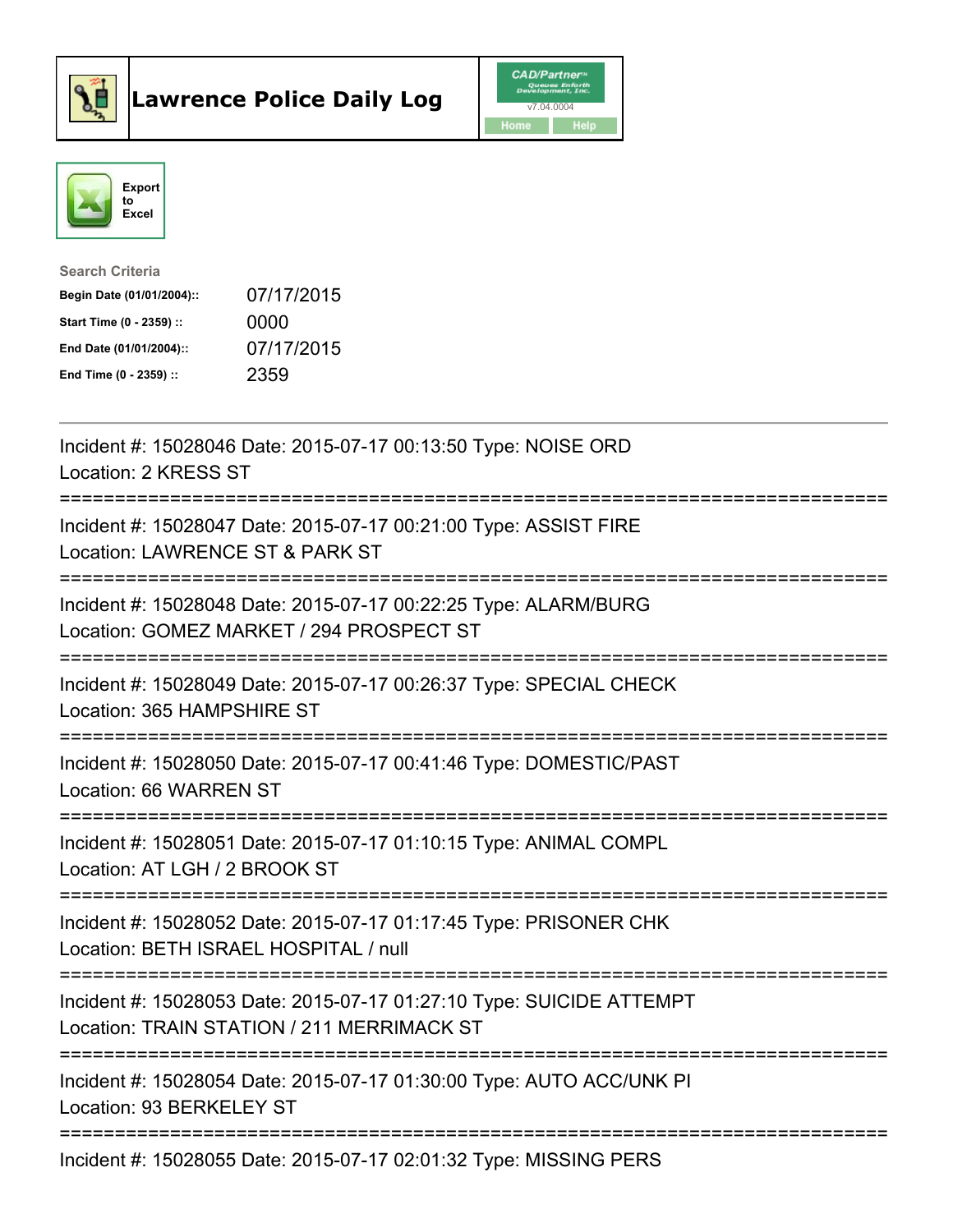Location: 85 ESSEX ST =========================================================================== Incident #: 15028056 Date: 2015-07-17 02:25:43 Type: EXTRA SURVEIL Location: WOOD LN =========================================================================== Incident #: 15028058 Date: 2015-07-17 02:47:36 Type: HIT & RUN M/V Location: 153 UNION ST =========================================================================== Incident #: 15028057 Date: 2015-07-17 02:50:01 Type: ALARMS Location: SANTANDER BANK / 555 BROADWAY =========================================================================== Incident #: 15028059 Date: 2015-07-17 02:56:58 Type: B&E/PROG Location: 48 MEDFORD ST =========================================================================== Incident #: 15028060 Date: 2015-07-17 03:52:23 Type: UNATENEDCHILD Location: 63 NEWTON ST =========================================================================== Incident #: 15028061 Date: 2015-07-17 05:53:17 Type: ASSIST FIRE Location: 18 FRANKLIN ST =========================================================================== Incident #: 15028062 Date: 2015-07-17 07:03:54 Type: PARK & WALK Location: BRADFORD ST & BROADWAY =========================================================================== Incident #: 15028063 Date: 2015-07-17 07:04:31 Type: TRANSPORT Location: LOWELL JUVY / null =========================================================================== Incident #: 15028064 Date: 2015-07-17 07:19:35 Type: CLOSE STREET Location: BAILEY ST & BLANCHARD ST =========================================================================== Incident #: 15028065 Date: 2015-07-17 07:37:06 Type: CLOSE STREET Location: OAK & BROOK =========================================================================== Incident #: 15028066 Date: 2015-07-17 08:12:41 Type: STOL/MV/PAS Location: 63 MANN ST =========================================================================== Incident #: 15028067 Date: 2015-07-17 08:22:47 Type: AUTO ACC/UNK PI Location: MYRTLE ST & WILLOW ST =========================================================================== Incident #: 15028068 Date: 2015-07-17 09:17:41 Type: M/V STOP Location: COMMON ST & NEWBURY ST =========================================================================== Incident #: 15028069 Date: 2015-07-17 09:17:56 Type: M/V STOP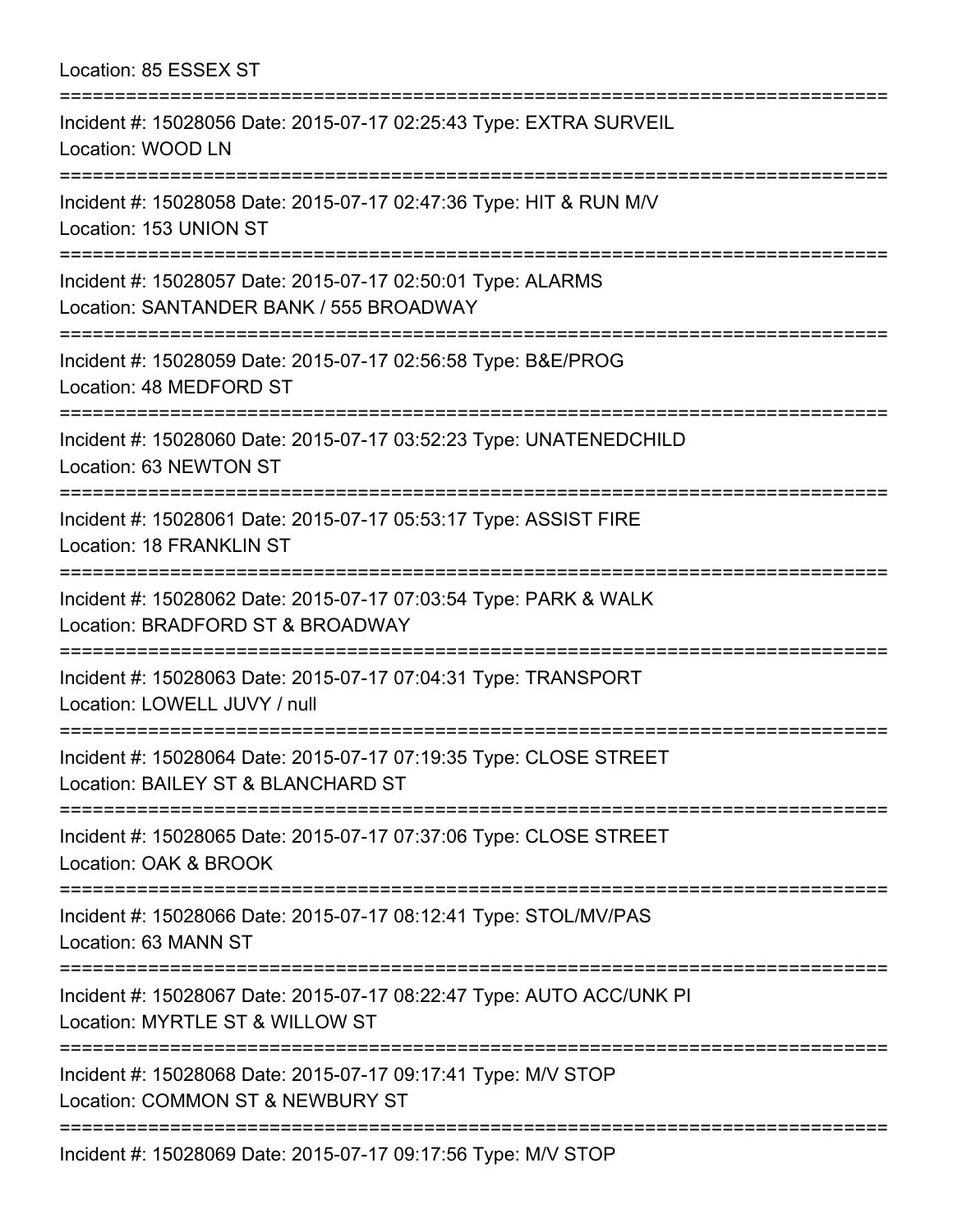=========================================================================== Incident #: 15028070 Date: 2015-07-17 09:21:24 Type: WARRANT SERVE Location: 277 MERRIMACK ST =========================================================================== Incident #: 15028071 Date: 2015-07-17 09:33:04 Type: INVEST CONT Location: 700 ESSEX ST =========================================================================== Incident #: 15028072 Date: 2015-07-17 09:55:27 Type: ALARM/BURG Location: METHODIST CHURCH / 290 WATER ST =========================================================================== Incident #: 15028073 Date: 2015-07-17 10:02:38 Type: GENERAL SERV Location: 15 N BOYLSTON ST =========================================================================== Incident #: 15028074 Date: 2015-07-17 10:37:24 Type: 209A/SERVE Location: 129 WATER ST =========================================================================== Incident #: 15028075 Date: 2015-07-17 10:38:02 Type: 209A/SERVE Location: 17 THORNTON AV =========================================================================== Incident #: 15028076 Date: 2015-07-17 10:38:13 Type: B&E/PAST Location: 8 PERE MARQUETTE AV =========================================================================== Incident #: 15028077 Date: 2015-07-17 10:38:34 Type: M/V STOP Location: 173 S UNION ST =========================================================================== Incident #: 15028078 Date: 2015-07-17 10:39:15 Type: M/V STOP Location: MERRIMACK ST & S UNION ST =========================================================================== Incident #: 15028079 Date: 2015-07-17 10:41:01 Type: 209A/SERVE Location: 66 MARGIN ST =========================================================================== Incident #: 15028080 Date: 2015-07-17 10:45:42 Type: 209A/SERVE Location: 370 LOWELL ST #ST =========================================================================== Incident #: 15028081 Date: 2015-07-17 10:49:30 Type: 209A/SERVE Location: 19 BROADWAY AV #1 =========================================================================== Incident #: 15028082 Date: 2015-07-17 11:05:06 Type: 209A/SERVE Location: 48 MANCHESTER ST #3 =========================================================================== Incident #: 15028083 Date: 2015-07-17 11:11:11 Type: ALARM/BURG

Location: ST ANNE'S HOME / 595 HAVERHILL ST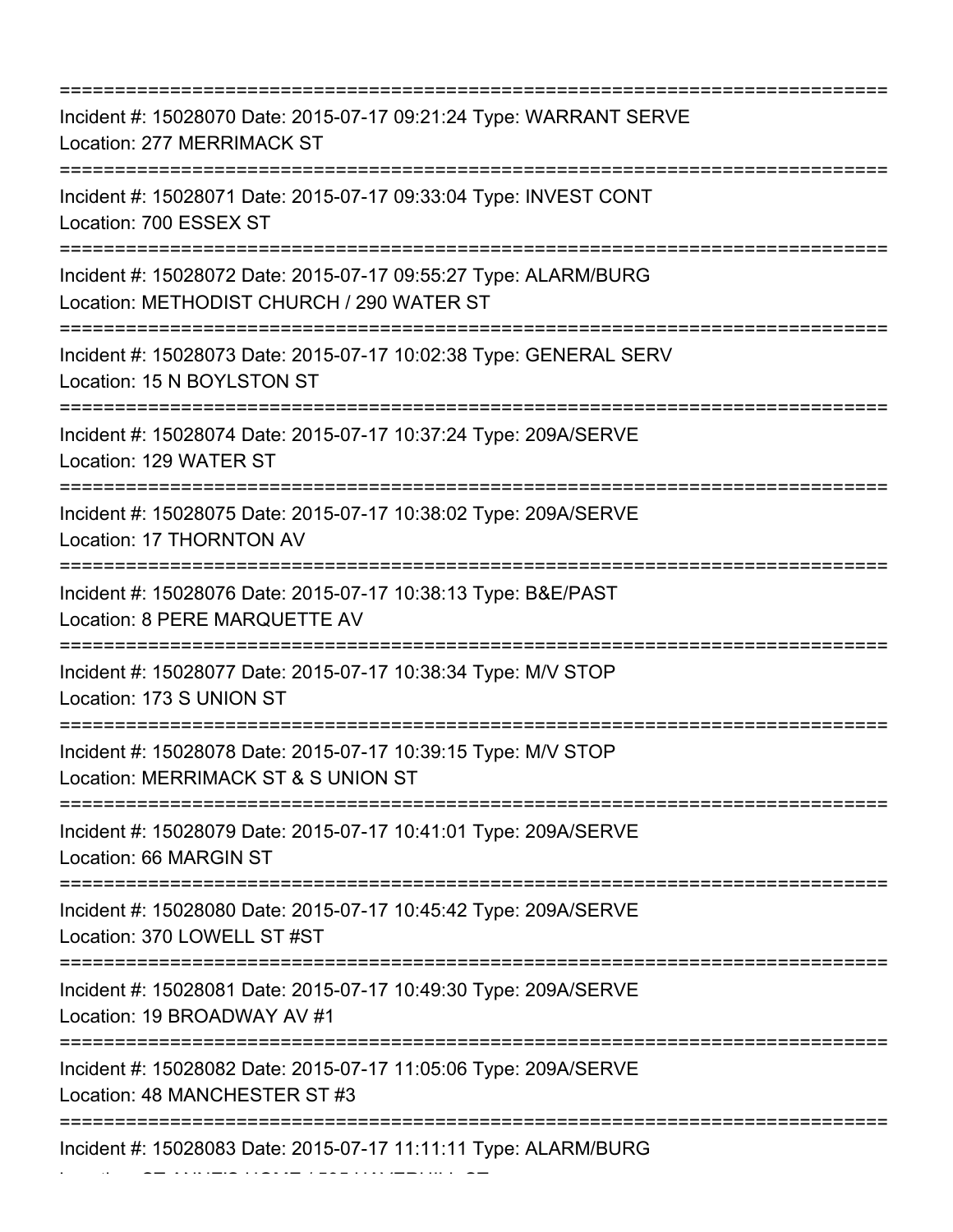| Incident #: 15028084 Date: 2015-07-17 11:14:00 Type: SHOTS FIRED<br>Location: 80 SUNRAY ST                                                                                  |
|-----------------------------------------------------------------------------------------------------------------------------------------------------------------------------|
| :===================================<br>Incident #: 15028085 Date: 2015-07-17 11:17:02 Type: 209A/SERVE<br>Location: 69 BROMFIELD ST<br>----------------------------------- |
| Incident #: 15028086 Date: 2015-07-17 11:25:46 Type: 209A/SERVE<br>Location: 75 BROMFIELD ST #2                                                                             |
| Incident #: 15028087 Date: 2015-07-17 11:29:26 Type: A&B PAST<br>Location: 347 LAWRENCE ST                                                                                  |
| Incident #: 15028088 Date: 2015-07-17 11:32:23 Type: 209A/SERVE<br>Location: 189 ARLINGTON ST                                                                               |
| Incident #: 15028089 Date: 2015-07-17 11:34:48 Type: WARRANT SERVE<br>Location: 669 ESSEX ST #8                                                                             |
| :====================================<br>Incident #: 15028090 Date: 2015-07-17 11:43:31 Type: ALARM/BURG<br>Location: 37 E PLEASANT ST                                      |
| Incident #: 15028091 Date: 2015-07-17 11:47:12 Type: 209A/SERVE<br>Location: 302 LAWRENCE ST                                                                                |
| Incident #: 15028092 Date: 2015-07-17 11:48:32 Type: MV/BLOCKING<br>Location: 205 BROADWAY                                                                                  |
| Incident #: 15028093 Date: 2015-07-17 11:51:42 Type: M/V STOP<br>Location: 129 AMESBURY ST                                                                                  |
| Incident #: 15028094 Date: 2015-07-17 11:54:23 Type: MISSING PERS<br>Location: 143 WILLOW ST FL 1                                                                           |
| Incident #: 15028095 Date: 2015-07-17 12:25:59 Type: AUTO ACC/PI<br>Location: SUMMER ST & UNION ST                                                                          |
| Incident #: 15028096 Date: 2015-07-17 12:30:19 Type: SUS PERS/MV<br><b>Location: FRONT ST</b>                                                                               |
| Incident #: 15028097 Date: 2015-07-17 12:40:48 Type: ALARM/BURG                                                                                                             |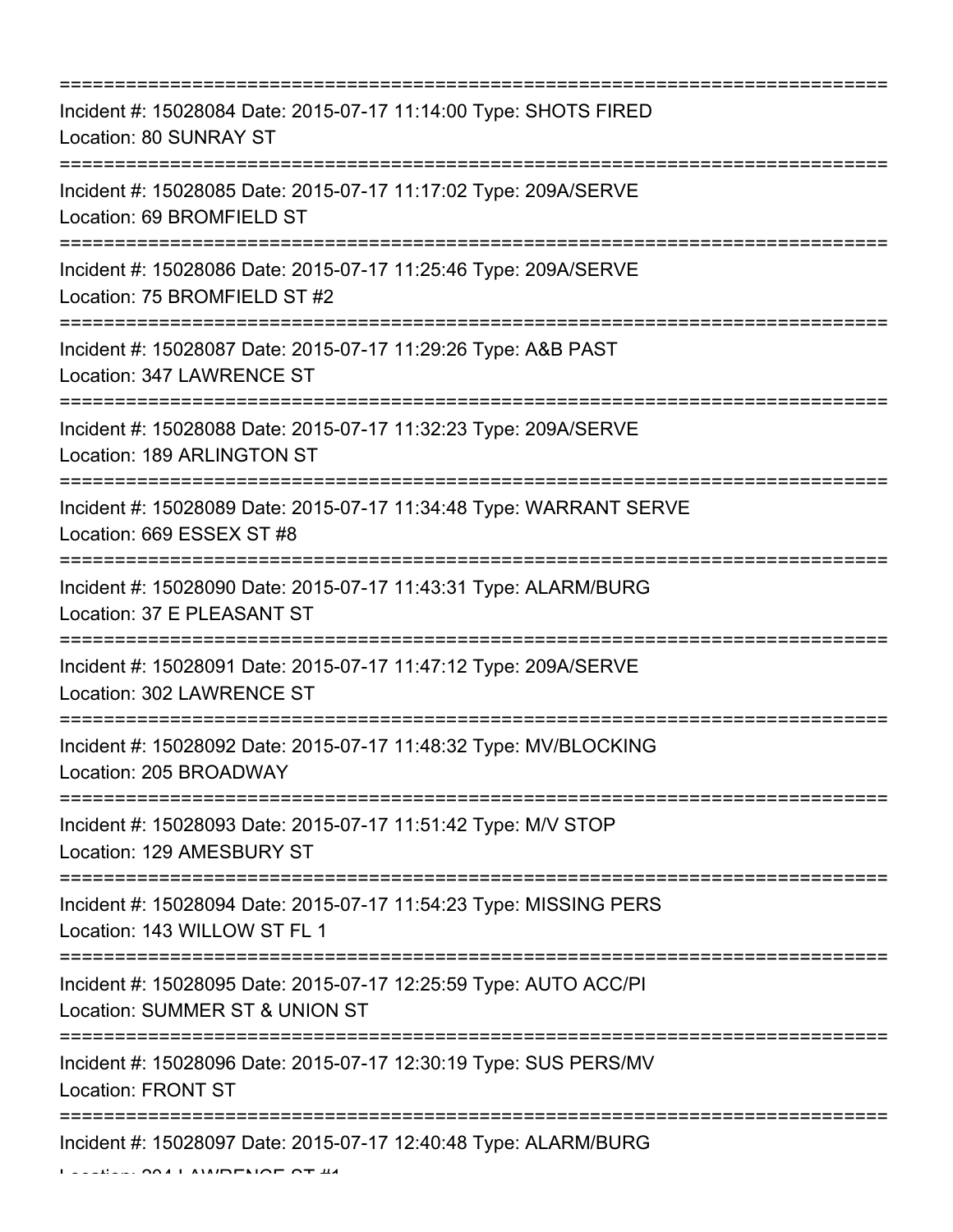| ==========================                                                                                           |
|----------------------------------------------------------------------------------------------------------------------|
| Incident #: 15028098 Date: 2015-07-17 12:54:15 Type: FIGHT<br>Location: 306 HOWARD ST                                |
| Incident #: 15028099 Date: 2015-07-17 13:11:04 Type: LARCENY/PAST<br>Location: 2 APPLETON ST                         |
| Incident #: 15028100 Date: 2015-07-17 13:14:51 Type: INVEST CONT<br>Location: 343 ELM ST                             |
| Incident #: 15028101 Date: 2015-07-17 13:22:21 Type: ALARM/BURG<br>Location: 204 LAWRENCE ST FL 1                    |
| Incident #: 15028102 Date: 2015-07-17 13:25:25 Type: SUS PERS/MV<br>Location: 6 KENT ST                              |
| Incident #: 15028103 Date: 2015-07-17 13:28:19 Type: NOTIFICATION<br><b>Location: 1 GENERAL ST</b>                   |
| Incident #: 15028104 Date: 2015-07-17 14:29:48 Type: M/V STOP<br>Location: 265 ESSEX ST                              |
| =========================<br>Incident #: 15028105 Date: 2015-07-17 14:40:35 Type: NOISE ORD<br>Location: 465 HIGH ST |
| Incident #: 15028106 Date: 2015-07-17 14:41:56 Type: DOMESTIC/PROG<br>Location: 38 SPRINGFIELD ST FL 2               |
| Incident #: 15028107 Date: 2015-07-17 14:42:24 Type: FIGHT<br>Location: ALDER ST & JUNIPER ST                        |
| Incident #: 15028109 Date: 2015-07-17 14:44:00 Type: MISSING PERS<br>Location: 32 WASHINGTON ST                      |
| Incident #: 15028108 Date: 2015-07-17 14:45:21 Type: SUS PERS/MV<br>Location: BROADWAY & CEDAR ST                    |
| Incident #: 15028110 Date: 2015-07-17 14:51:56 Type: TOW/REC/STOL<br>Location: 39 JUNIPER ST                         |
| Incident #: 15028111 Date: 2015-07-17 14:59:34 Type: WARRANT SERVE                                                   |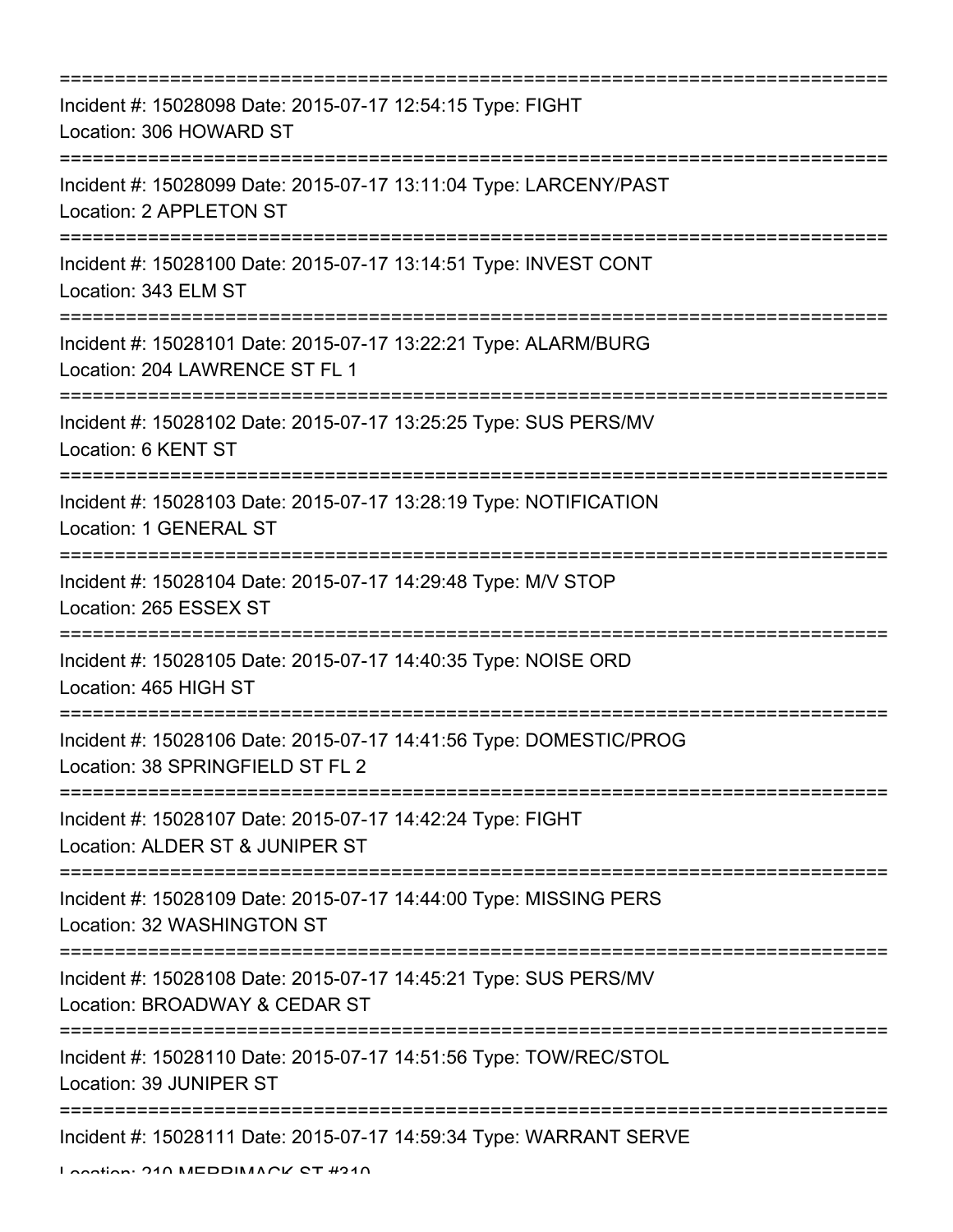| Incident #: 15028112 Date: 2015-07-17 15:17:45 Type: GENERAL SERV<br>Location: 161 PARK ST                                                |
|-------------------------------------------------------------------------------------------------------------------------------------------|
| Incident #: 15028113 Date: 2015-07-17 15:22:29 Type: DOMESTIC/PROG<br>Location: 231 WATER ST<br>==================================        |
| Incident #: 15028115 Date: 2015-07-17 15:24:42 Type: NOISE ORD<br>Location: 465 HIGH ST                                                   |
| Incident #: 15028114 Date: 2015-07-17 15:24:56 Type: MV/BLOCKING<br>Location: 40 OAK ST                                                   |
| Incident #: 15028116 Date: 2015-07-17 15:51:54 Type: M/V STOP<br>Location: HAMPSHIRE ST & LOWELL ST                                       |
| Incident #: 15028117 Date: 2015-07-17 16:05:31 Type: VIO CITY ORD<br>Location: 511 HAMPSHIRE ST<br>;===================================== |
| Incident #: 15028118 Date: 2015-07-17 16:14:26 Type: AUTO ACC/NO PI<br>Location: BUNKERHILL ST & LAWRENCE ST                              |
| Incident #: 15028119 Date: 2015-07-17 16:15:25 Type: AUTO ACC/NO PI<br>Location: MARKET ST & S UNION ST<br>:==========================    |
| Incident #: 15028120 Date: 2015-07-17 16:17:06 Type: RECOV/STOL/MV<br>Location: 92 BERNARD AV                                             |
| Incident #: 15028121 Date: 2015-07-17 16:17:15 Type: UNKNOWN PROB<br>Location: 104 GREENWOOD ST                                           |
| Incident #: 15028122 Date: 2015-07-17 16:21:11 Type: LOUD NOISE<br>Location: 27 BOXFORD ST FL 3RD                                         |
| Incident #: 15028123 Date: 2015-07-17 16:53:51 Type: LARCENY/PAST<br>Location: 38 ALLSTON ST<br>==================================        |
| Incident #: 15028124 Date: 2015-07-17 16:57:09 Type: AUTO ACC/NO PI<br>Location: 17 ADAMS                                                 |
| Incident #: 15028125 Date: 2015-07-17 17:04:32 Type: ALARM/BURG<br>Location: 467-479 LLC / 473 ESSEX ST                                   |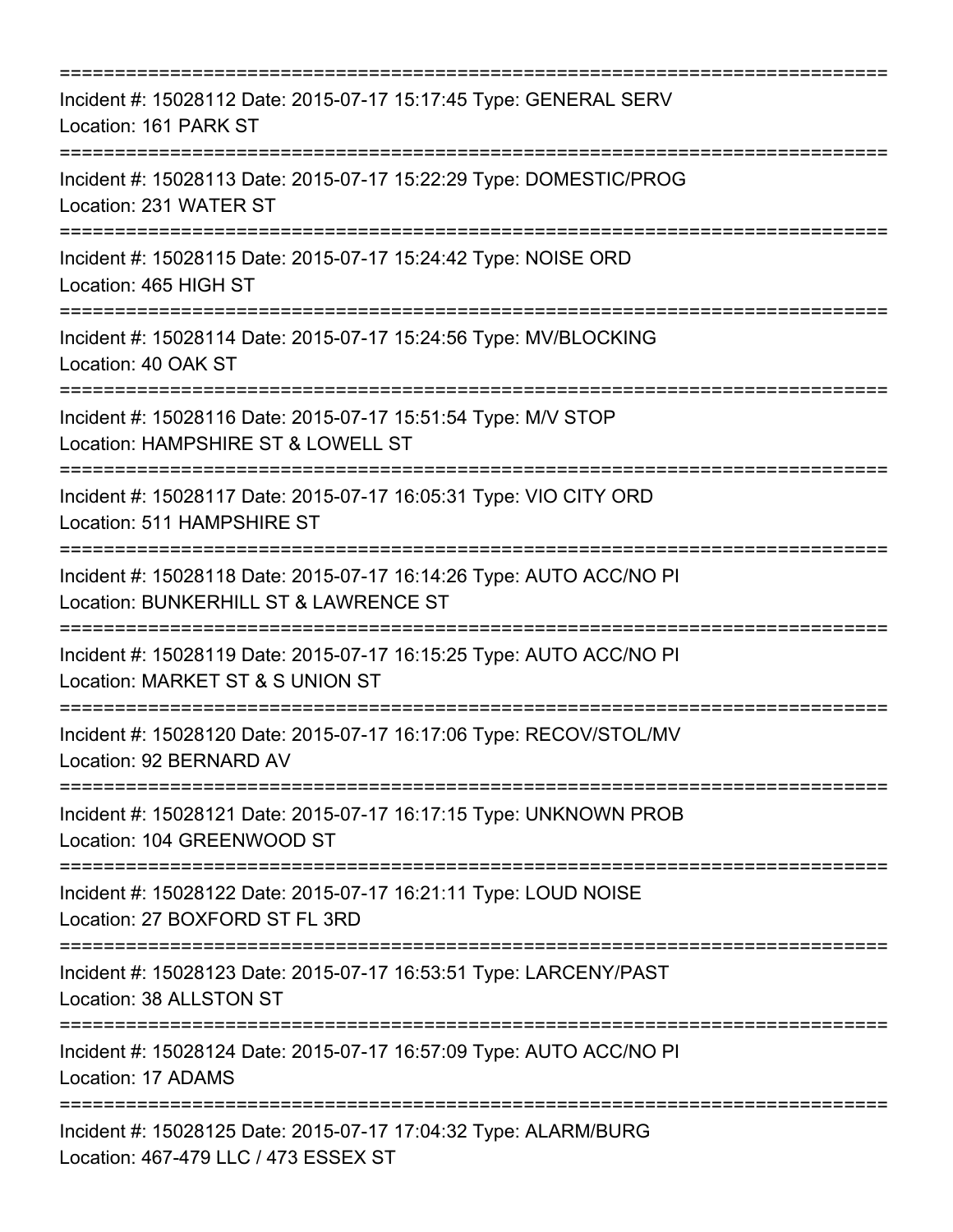Incident #: 15028126 Date: 2015-07-17 17:05:48 Type: DISTURBANCE Location: 274 LAWRENCE ST =========================================================================== Incident #: 15028127 Date: 2015-07-17 17:06:34 Type: ALARM/BURG Location: RESD; YLMLEYN ROSARIO 9787583557 / 38 MAY ST #UNIT A =========================================================================== Incident #: 15028128 Date: 2015-07-17 17:07:37 Type: KEEP PEACE Location: 258 S UNION ST =========================================================================== Incident #: 15028129 Date: 2015-07-17 17:10:55 Type: MAN DOWN Location: 425 MERRIMACK ST =========================================================================== Incident #: 15028130 Date: 2015-07-17 17:17:49 Type: AUTO ACC/NO PI Location: 17 ADAMS ST =========================================================================== Incident #: 15028131 Date: 2015-07-17 17:24:35 Type: M/V STOP Location: BROADWAY & COMMON ST =========================================================================== Incident #: 15028132 Date: 2015-07-17 17:25:00 Type: ALARM/BURG Location: RHINEHART INCORPORATED9786885117 / 660 S UNION ST =========================================================================== Incident #: 15028133 Date: 2015-07-17 17:27:32 Type: ANIMAL COMPL Location: 127 S BROADWAY =========================================================================== Incident #: 15028134 Date: 2015-07-17 17:33:45 Type: MV/BLOCKING Location: 15 RIVERVIEW PL =========================================================================== Incident #: 15028135 Date: 2015-07-17 17:36:18 Type: HARASSMENT Location: HIGGINS STATE POOL / 180 CRAWFORD ST =========================================================================== Incident #: 15028136 Date: 2015-07-17 17:38:40 Type: NOISE ORD Location: 27 BOXFORD ST FL 3 =========================================================================== Incident #: 15028137 Date: 2015-07-17 17:39:53 Type: PARK & WALK Location: BRADFORD ST & BROADWAY =========================================================================== Incident #: 15028138 Date: 2015-07-17 17:41:01 Type: EXTRA SURVEIL Location: BOAT RAMP / null ============================= Incident #: 15028139 Date: 2015-07-17 17:45:20 Type: ALARM/BURG Location: M-B DISTRIBUTOR, INCORPORATED / 1 GROCERY WY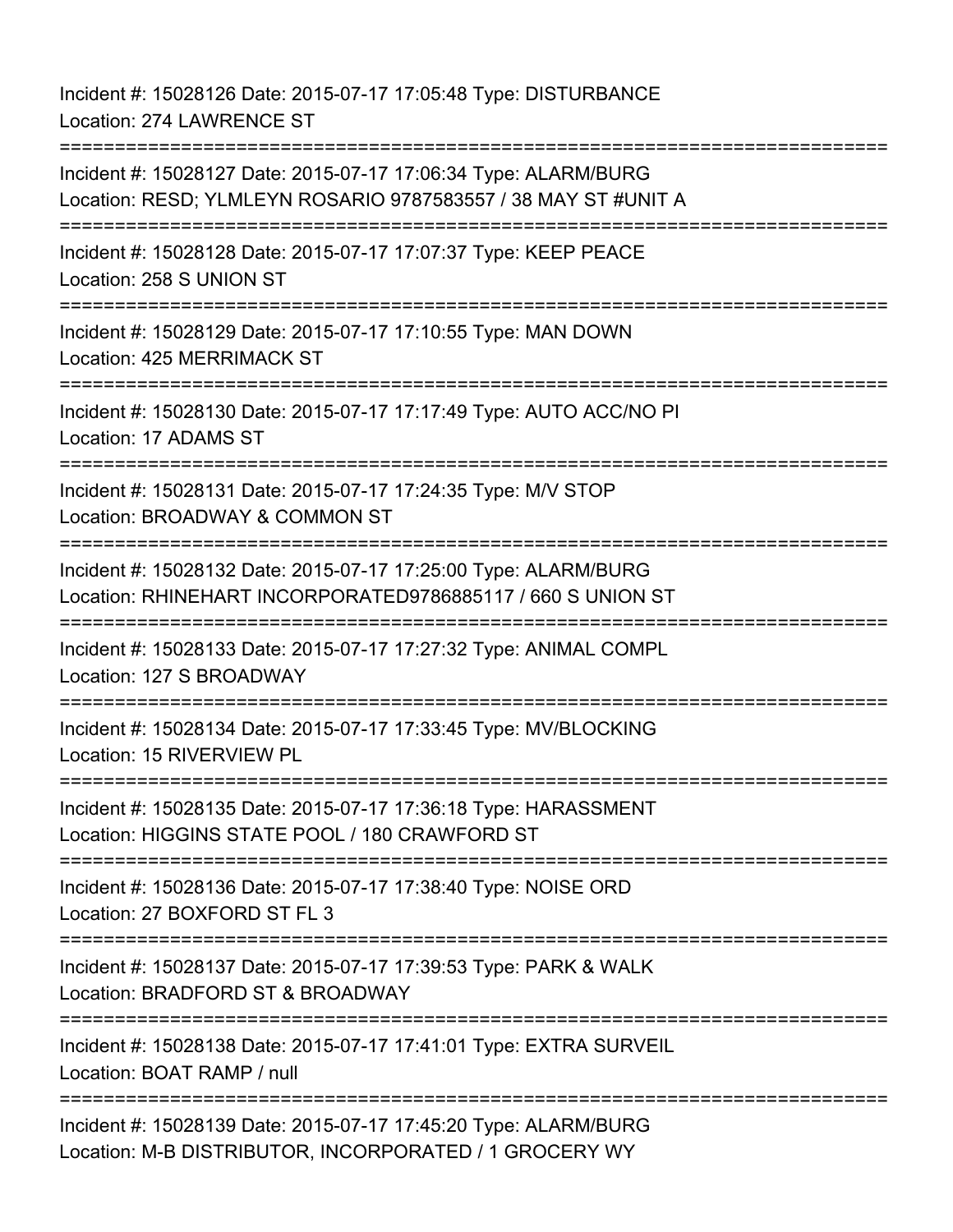| Incident #: 15028140 Date: 2015-07-17 18:04:47 Type: ALARM/BURG<br>Location: SOUTH LAWRENCE EAST SCHOOL / 165 CRAWFORD ST                           |
|-----------------------------------------------------------------------------------------------------------------------------------------------------|
| Incident #: 15028141 Date: 2015-07-17 18:12:27 Type: M/V STOP<br>Location: 277 HIGH ST                                                              |
| Incident #: 15028142 Date: 2015-07-17 18:16:53 Type: ALARM/BURG<br>Location: LGH / 25 MARSTON ST                                                    |
| Incident #: 15028143 Date: 2015-07-17 18:22:38 Type: M/V STOP<br>Location: HAVERHILL ST & WARREN ST                                                 |
| Incident #: 15028144 Date: 2015-07-17 18:35:28 Type: UNWANTEDGUEST<br>Location: LA GRANDE MULTISERVICES / 44 MYRTLE ST<br>:======================== |
| Incident #: 15028145 Date: 2015-07-17 18:37:45 Type: MV/BLOCKING<br>Location: 6 E HAVERHILL ST                                                      |
| Incident #: 15028146 Date: 2015-07-17 18:46:15 Type: NOISE ORD<br>Location: 116-118 NEWTON ST                                                       |
| Incident #: 15028147 Date: 2015-07-17 18:47:55 Type: DK (DRUNK)<br>Location: AMESBURY ST & COMMON ST                                                |
| Incident #: 15028148 Date: 2015-07-17 18:54:33 Type: EXTRA SURVEIL<br>Location: BOAT RAMP / EVERETT ST                                              |
| Incident #: 15028149 Date: 2015-07-17 19:03:12 Type: INVESTIGATION<br>Location: 196 PARK ST                                                         |
| Incident #: 15028150 Date: 2015-07-17 19:10:17 Type: PARK & WALK<br>Location: BROOK ST                                                              |
| ==============================<br>Incident #: 15028151 Date: 2015-07-17 19:10:23 Type: NEIGHBOR PROB<br>Location: 8 E HAVERHILL ST                  |
| Incident #: 15028152 Date: 2015-07-17 19:28:56 Type: M/V STOP<br>Location: BRADFORD ST & FRANKLIN ST                                                |
| Incident #: 15028154 Date: 2015-07-17 20:05:49 Type: MAN DOWN<br>Location: ESSEX ST & JACKSON ST                                                    |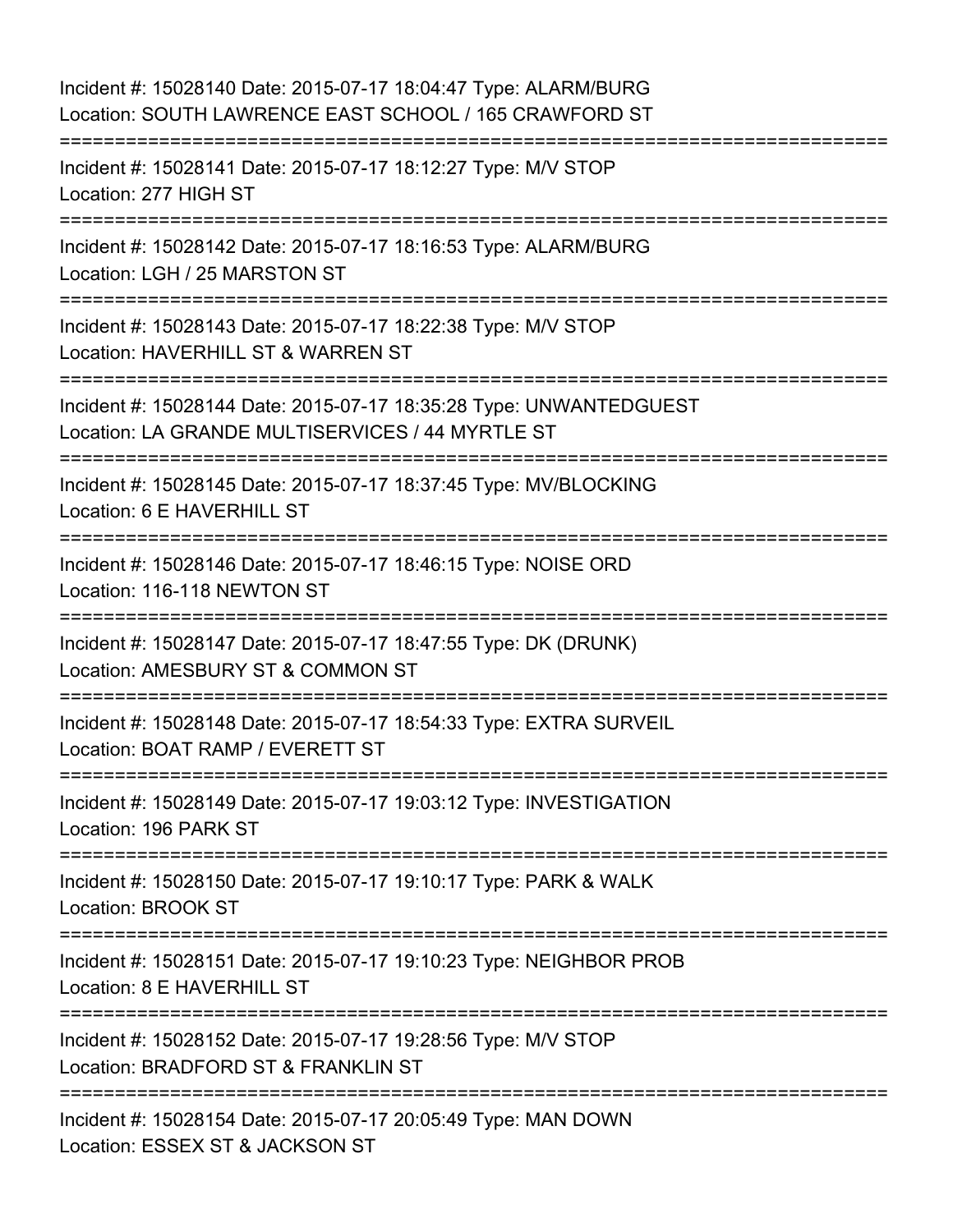Incident #: 15028153 Date: 2015-07-17 20:06:34 Type: M/V STOP Location: BROADWAY & LAKE ST =========================================================================== Incident #: 15028155 Date: 2015-07-17 20:07:06 Type: M/V STOP Location: GRAFTON ST & WINTHROP AV =========================================================================== Incident #: 15028156 Date: 2015-07-17 20:10:25 Type: M/V STOP Location: 488 HOWARD ST =========================================================================== Incident #: 15028157 Date: 2015-07-17 20:11:53 Type: PARK & WALK Location: BOAT RAMP / EVERETT =========================================================================== Incident #: 15028158 Date: 2015-07-17 20:26:09 Type: NOISE ORD Location: EXETER ST & W DALTON ST =========================================================================== Incident #: 15028159 Date: 2015-07-17 20:28:20 Type: KEEP PEACE Location: 97 OAK ST #A FL 2 =========================================================================== Incident #: 15028160 Date: 2015-07-17 20:31:01 Type: WOMAN DOWN Location: 125 AMESBURY ST =========================================================================== Incident #: 15028161 Date: 2015-07-17 20:58:41 Type: SHOTS FIRED Location: 5 SUTCLIFFE CT #1 FL 1 =========================================================================== Incident #: 15028162 Date: 2015-07-17 21:09:37 Type: LARCENY/PAST Location: 383 HAVERHILL ST #32 =========================================================================== Incident #: 15028163 Date: 2015-07-17 21:15:14 Type: COURT DOC SERVE Location: 258 S UNION ST =========================================================================== Incident #: 15028164 Date: 2015-07-17 21:20:11 Type: DISTURBANCE Location: 700 ESSEX ST =========================================================================== Incident #: 15028166 Date: 2015-07-17 21:43:49 Type: NOISE ORD Location: 17 BICKNELL TER =========================================================================== Incident #: 15028165 Date: 2015-07-17 21:47:50 Type: M/V STOP Location: CITIZENS BANK / 160 WINTHROP AV =========================================================================== Incident #: 15028167 Date: 2015-07-17 21:53:47 Type: ASSIST FIRE Location: 90 FARNHAM ST

===========================================================================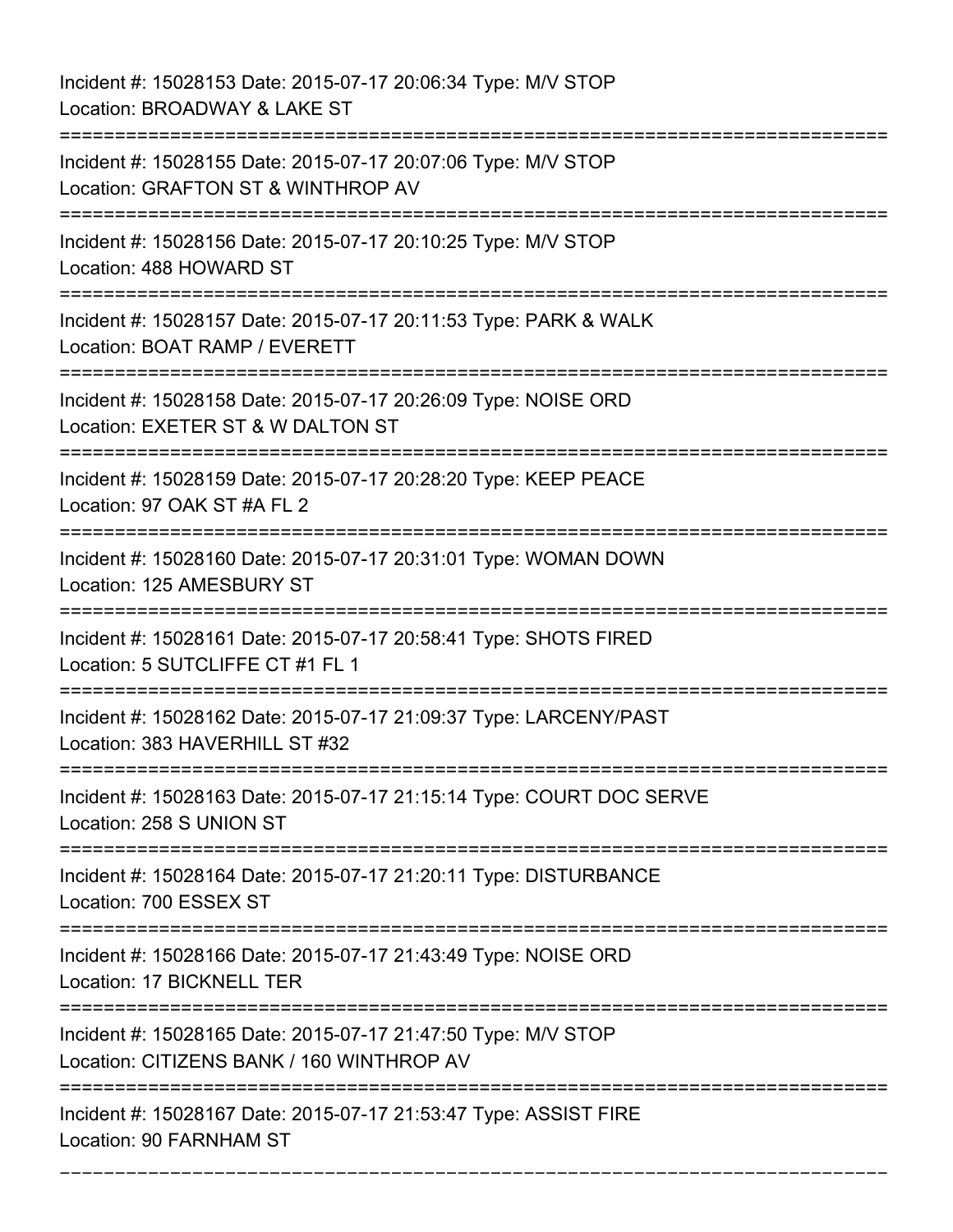| Incident #: 15028169 Date: 2015-07-17 22:00:37 Type: NOISE ORD<br>Location: 7 PACKARD ST<br>Incident #: 15028170 Date: 2015-07-17 22:01:00 Type: M/V STOP<br>Location: 101 WINTHROP AV<br>================================<br>Incident #: 15028171 Date: 2015-07-17 22:09:17 Type: NOISE ORD<br>Location: 2 KNOX ST FL 1<br>Incident #: 15028174 Date: 2015-07-17 22:13:47 Type: NOISE ORD<br>Location: 52 W DALTON ST<br>Incident #: 15028172 Date: 2015-07-17 22:13:55 Type: NOISE ORD<br>Location: 28 ARLINGTON ST<br>Incident #: 15028173 Date: 2015-07-17 22:14:05 Type: TOW OF M/V<br>Location: BELLEVUE ST & BICKNELL TER<br>:===================================== |
|----------------------------------------------------------------------------------------------------------------------------------------------------------------------------------------------------------------------------------------------------------------------------------------------------------------------------------------------------------------------------------------------------------------------------------------------------------------------------------------------------------------------------------------------------------------------------------------------------------------------------------------------------------------------------|
|                                                                                                                                                                                                                                                                                                                                                                                                                                                                                                                                                                                                                                                                            |
|                                                                                                                                                                                                                                                                                                                                                                                                                                                                                                                                                                                                                                                                            |
|                                                                                                                                                                                                                                                                                                                                                                                                                                                                                                                                                                                                                                                                            |
|                                                                                                                                                                                                                                                                                                                                                                                                                                                                                                                                                                                                                                                                            |
|                                                                                                                                                                                                                                                                                                                                                                                                                                                                                                                                                                                                                                                                            |
|                                                                                                                                                                                                                                                                                                                                                                                                                                                                                                                                                                                                                                                                            |
| Incident #: 15028175 Date: 2015-07-17 22:15:12 Type: ALARM/BURG<br>Location: CVS PHARMACY / 205 S BROADWAY                                                                                                                                                                                                                                                                                                                                                                                                                                                                                                                                                                 |
| Incident #: 15028176 Date: 2015-07-17 22:18:37 Type: ALARM/BURG<br>Location: FERNANDEZ BEAUTY SALON / 402 BROADWAY                                                                                                                                                                                                                                                                                                                                                                                                                                                                                                                                                         |
| Incident #: 15028177 Date: 2015-07-17 22:21:28 Type: NOISE ORD<br>Location: 7 EASTON ST                                                                                                                                                                                                                                                                                                                                                                                                                                                                                                                                                                                    |
| Incident #: 15028178 Date: 2015-07-17 22:25:45 Type: M/V STOP<br>Location: 486 ESSEX ST                                                                                                                                                                                                                                                                                                                                                                                                                                                                                                                                                                                    |
| Incident #: 15028179 Date: 2015-07-17 22:28:31 Type: INVESTIGATION<br>Location: 693 ESSEX ST #4                                                                                                                                                                                                                                                                                                                                                                                                                                                                                                                                                                            |
| Incident #: 15028180 Date: 2015-07-17 22:28:51 Type: ALARM/BURG<br>Location: STOP #ONE SUPERMARKET / 352 HAMPSHIRE ST                                                                                                                                                                                                                                                                                                                                                                                                                                                                                                                                                      |
| Incident #: 15028181 Date: 2015-07-17 22:38:41 Type: M/V STOP<br>Location: 327 HAVERHILL ST                                                                                                                                                                                                                                                                                                                                                                                                                                                                                                                                                                                |